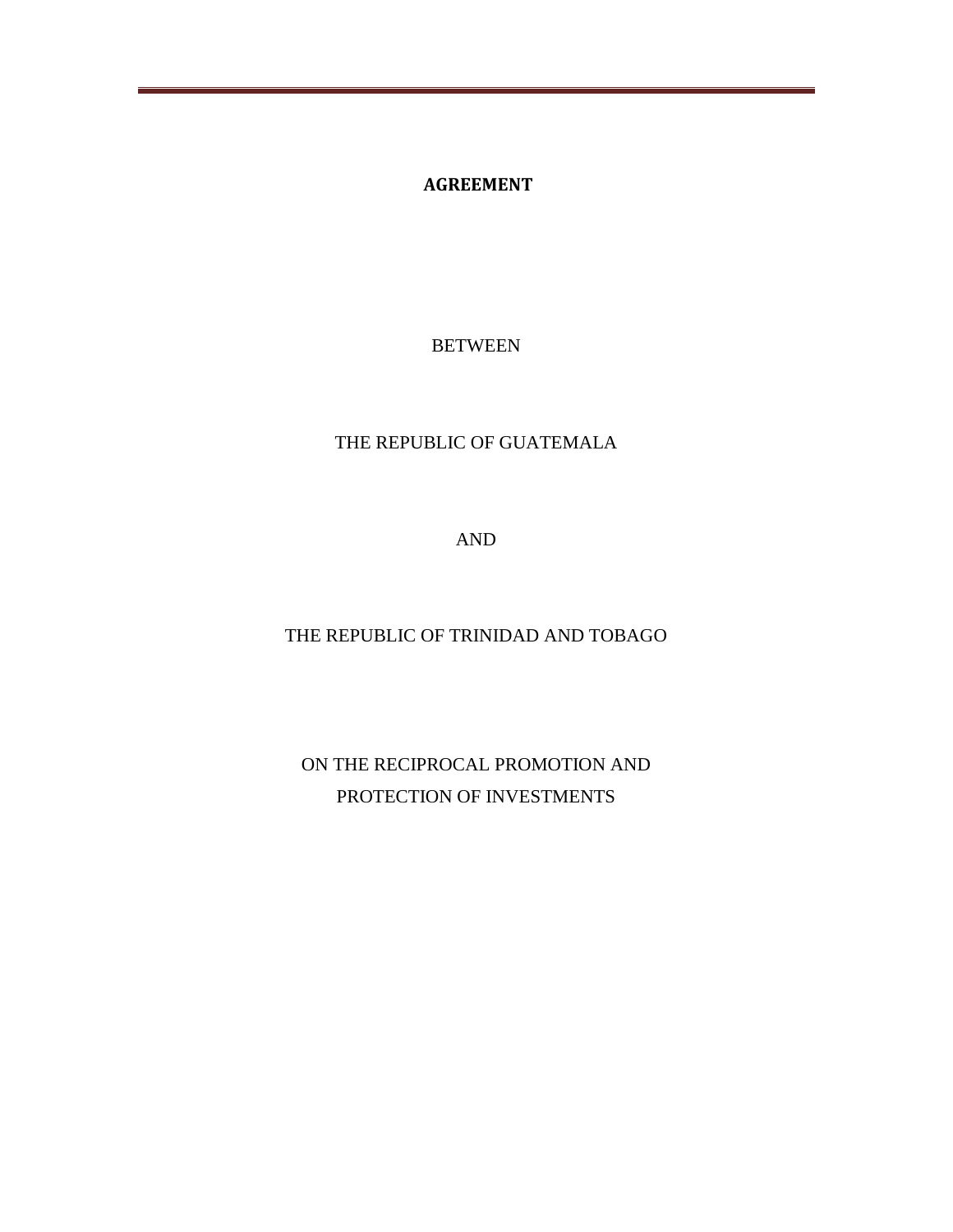The Republic of Guatemala and the Republic of Trinidad and Tobago (hereinafter referred to as the "Contracting Parties"),

**DESIRING** to intensify economic relations for the mutual benefit of both countries;

**RECOGNIZING** that the investments of investors of one Contracting Party in the territory of the other Contracting Party shall be realized in accordance with the legislation of that other Contracting Party;

**CONVINCED** of the necessity for the promotion and reciprocal protection of foreign investments with the objective of stimulating productive capital flows for the technological and economic development of both Contracting Parties;

**UNDERSTANDING** that these objectives should be achieved in a manner consistent with the protection of health, security, the environment and labor rights of each Contracting Party;

**INTENDING** to create favourable conditions for investments of investors of either Contracting Party in the territory of the other Contracting Party;

**RESPECTING** the sovereignty and laws of the Contracting Party within whose jurisdiction the investment falls;

**HAVE AGREED** as follows:

### **ARTICLE 1 DEFINITIONS**

For the purpose of this Agreement: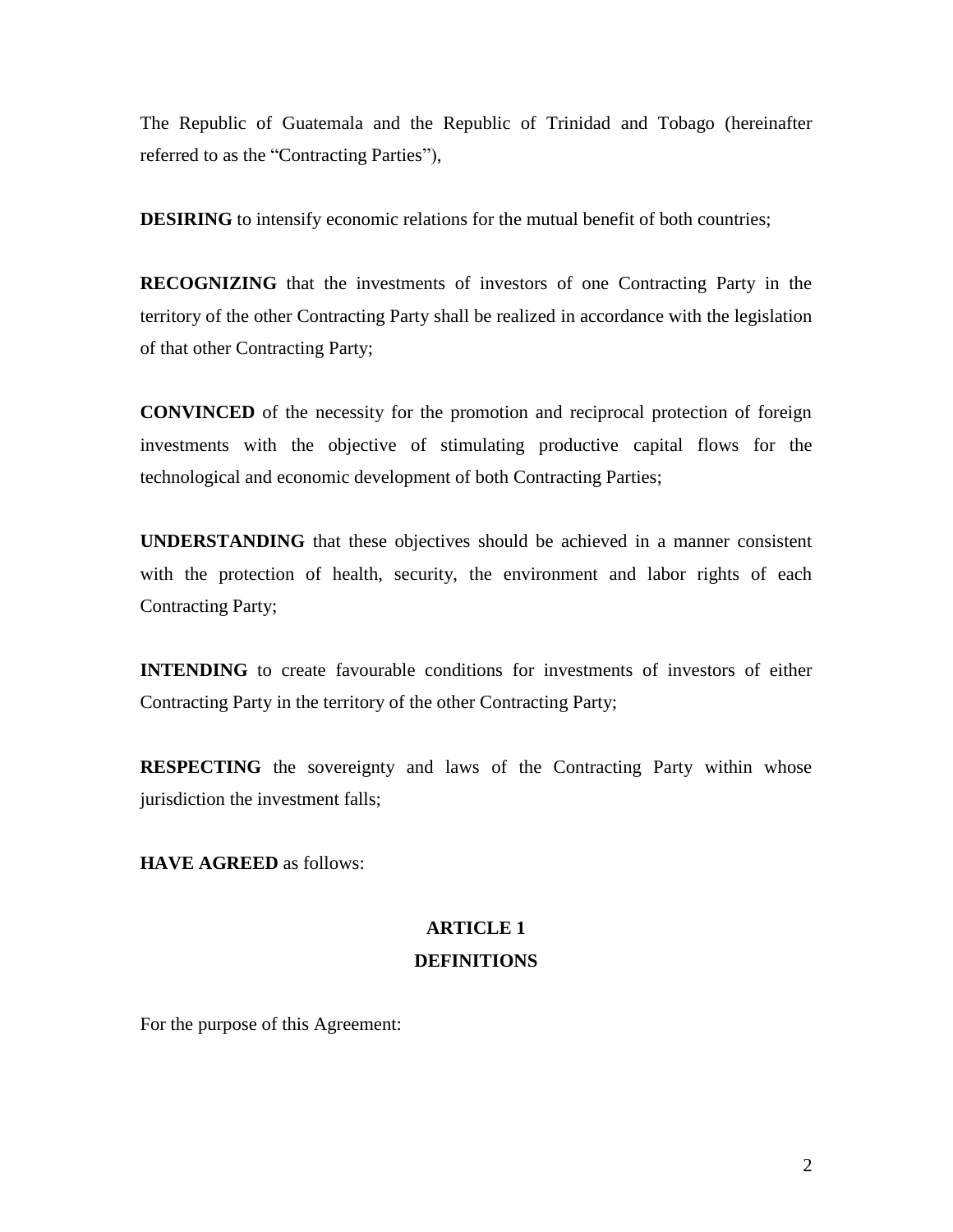- (a) "company" means any entity constituted, incorporated or organized under the applicable legislation of a Contracting Party, whether or not for profit, and whether private or government owned, including any corporation, firm, enterprise, partnership or other association.
- (b)"investment" means the assets established or acquired by an investor that involve the contribution of capital, the expectation of profit or the assumption of risk, including in particular though not exclusively:
	- (i) movable or immovable property and any other property rights such as mortgages, lien**s** and pledges;
	- (ii) shares, stocks, debentures and any other form of participation in the capital of a company;
	- (iii) claims to money or any performance under contract having an economic value, directly related to an investment;
	- (iv) debt instruments of a company when the company is a subsidiary of the investor, or if the original due term of the debt instrument is at least three years;
	- (v) intellectual property rights including copyrights, patents, industrial designs, trademarks, trade names, geographical indications, technical processes, and know-how; and
	- (vi) concessions conferred by law or under contract to undertake any economic and or commercial activity, including concessions to explore, develop, extract or exploit natural resources;

but does not include:

- 1) a debt instrument of a Contracting Party, regardless of due term;
- 2) claims to money that arise solely from:
	- (i) commercial contracts for the sale of goods and services by an investor of one Contracting Party, in the territory of the other Contracting Party;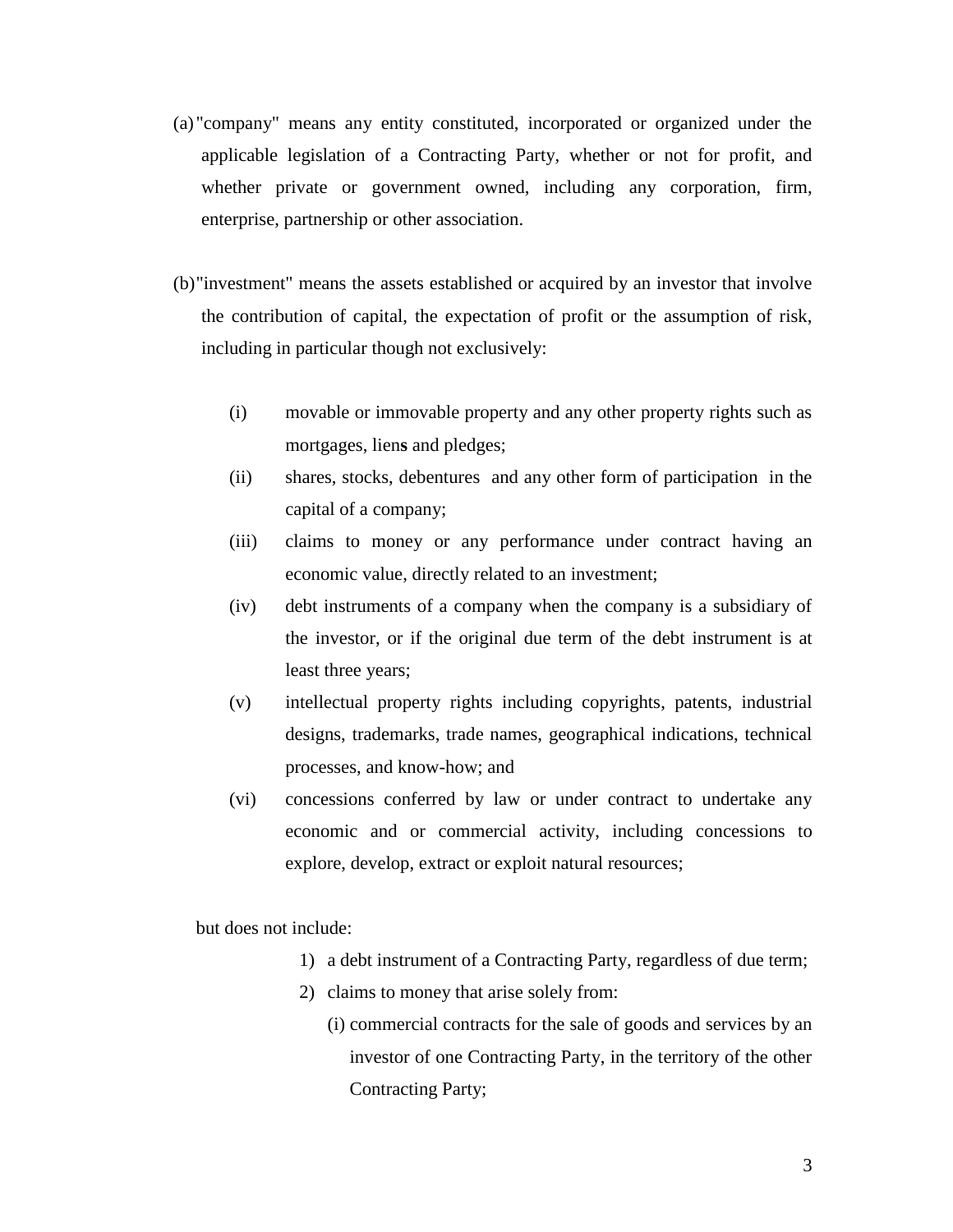- (ii) the granting of credit in connection with a commercial transaction**;** and
- 3) any tangible asset or other claims to money, that do not involve at least one of the types of investment as set out in paragraph (b) (i) to (vi) above.

Any change in the form of investment of the assets shall not affect their character as investment, provided that such modification is consistent with the legislation of the Contracting Party in whose territory the investment has been made.

- (c) "investor" of a Contracting Party means any natural or legal person of a Contracting Party that invests in the territory of the other Contracting Party and which has substantive business operations in the territory of that Contracting Party. To this effect:
	- (i) "natural person" means a physical person holding the nationality of a Contracting Party in accordance with its legislation;
	- (ii) "legal person" means any company as defined in paragraph (a) above.
- (d)"return" means the amounts yielded by an investment and in particular, but not exclusively, includes profit, interest, capital gains, dividends, royalties and fees;
- (e) "territory" means:
	- (i) in respect of the Republic of Guatemala: the land territory, maritime and air space including inland waters, the exclusive economic zone and the continental shelf over which the Republic of Guatemala exercises sovereign rights and jurisdiction in accordance with its domestic legislation and international law;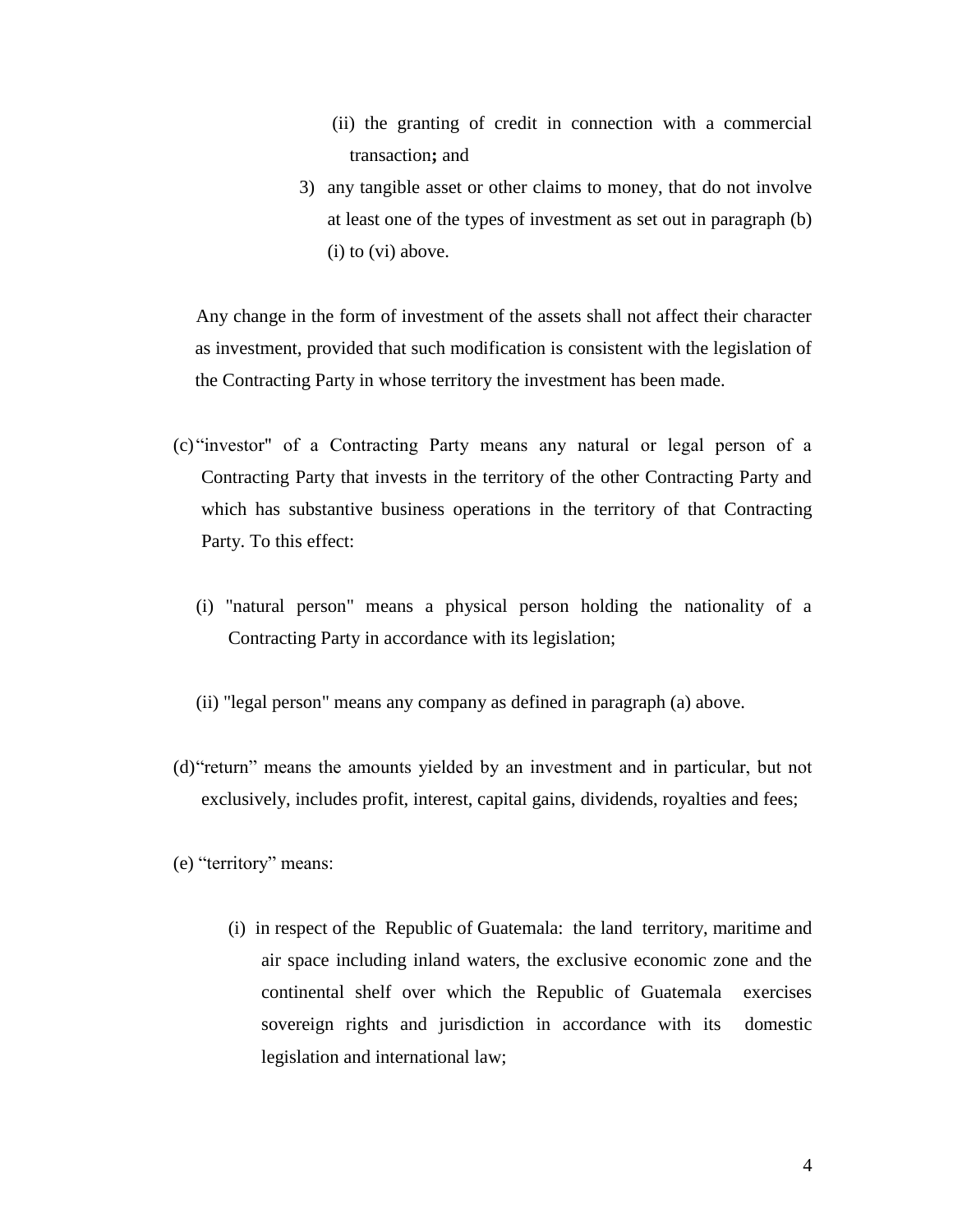(ii) in respect of the Republic of Trinidad and Tobago: the archipelagic state of Trinidad and Tobago comprising the several islands of the Republic of Trinidad and Tobago, its archipelagic waters, territorial sea and airspace thereof as well as the exclusive economic zone and the continental shelf beyond the territorial sea over which Trinidad and Tobago exercises sovereign rights or jurisdiction in accordance with the laws of Trinidad and Tobago and with international law.

### **ARTICLE 2 SCOPE**

- 1. This Agreement shall apply to all investments made by investors of one Contracting Party in the territory of the other Contracting Party, whether the investments are made before or after the date of entry into force of this treaty, but the provisions of this treaty shall not apply to any dispute, claim or difference which arose before its entry into force.
- 2. Nothing in this Agreement shall be construed so as to prevent a Contracting Party from taking any measure to regulate the investments of an investor of a Contracting Party in the territory of the other Contracting Party as part of measures to preserve and promote cultural diversity and safeguarding the environment.
- 3. Nothing in this Agreement shall apply to taxation measures.

### **ARTICLE 3 PROMOTION OF INVESTMENT**

Each Contracting Party shall encourage and admit investments of investors of the other Contracting Party in accordance with its laws.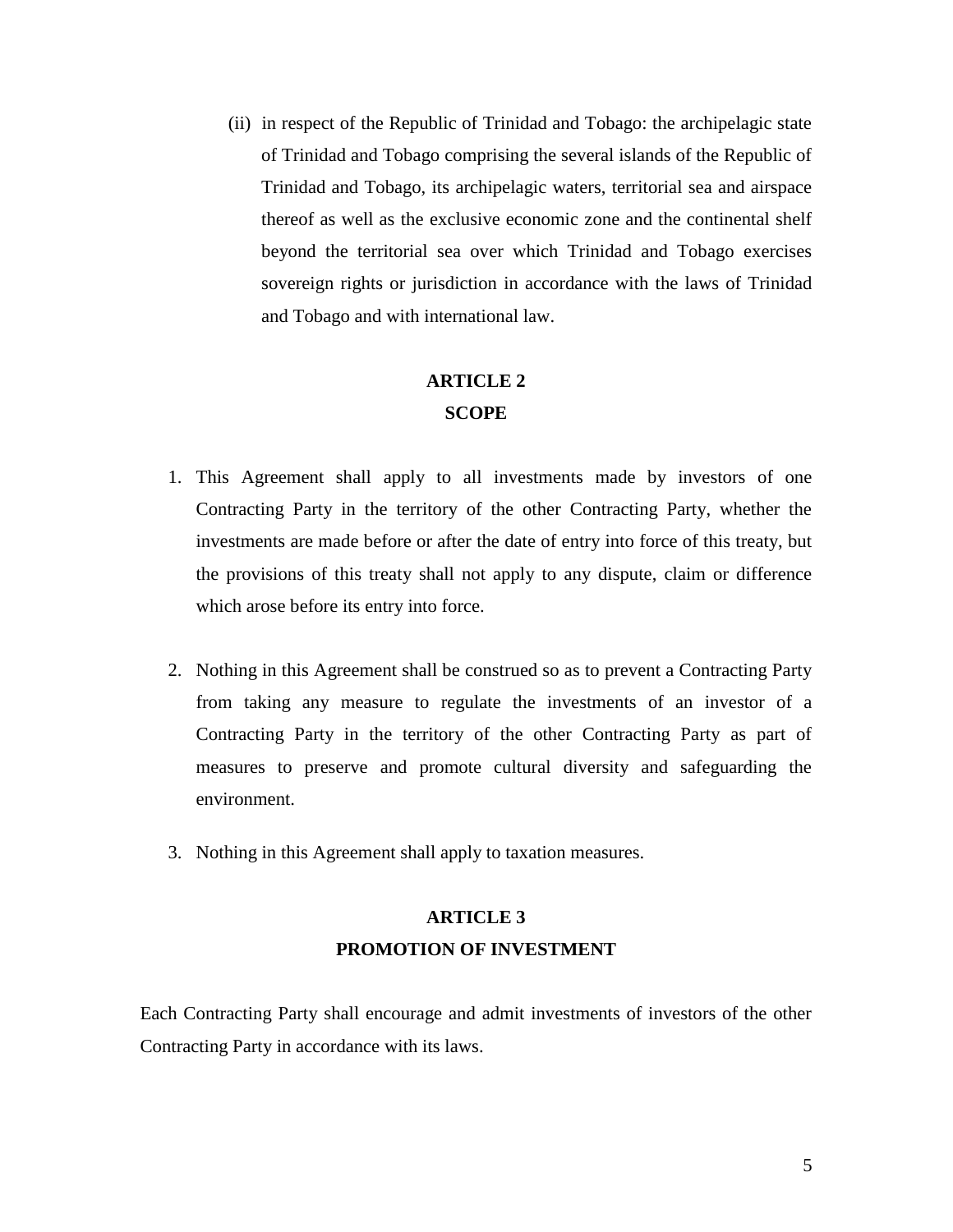### **ARTICLE 4 MINIMUM STANDARD OF TREATMENT**

- 1. Each Contracting Party shall accord to investments of investors of the other Contracting Party treatment in accordance with customary international law.
- 2. Returns from investments and in the event of their re-investment, the returns therefore shall enjoy the same protection as the investments, providing that they comply with the provisions of this Agreement.

## **ARTICLE 5 NATIONAL TREATMENT**

- 1. Each Contracting Party shall accord to investors of the other Contracting Party treatment no less favourable than that which it accords in like circumstances, to its own investors with respect to the management, maintenance, use, enjoyment or disposition of investments.
- 2. Each Contracting Party shall accord to investments of investors of the other Contracting Party treatment no less favourable than that which it accords in like circumstances, to investments of its own investors with respect to the management, maintenance, use, enjoyment or disposition of investments.

## **ARTICLE 6 MOST-FAVOURED-NATION**

1. Each Contracting Party shall accord to investors of the other Contracting Party treatment no less favourable than that which it accords, in like circumstances, to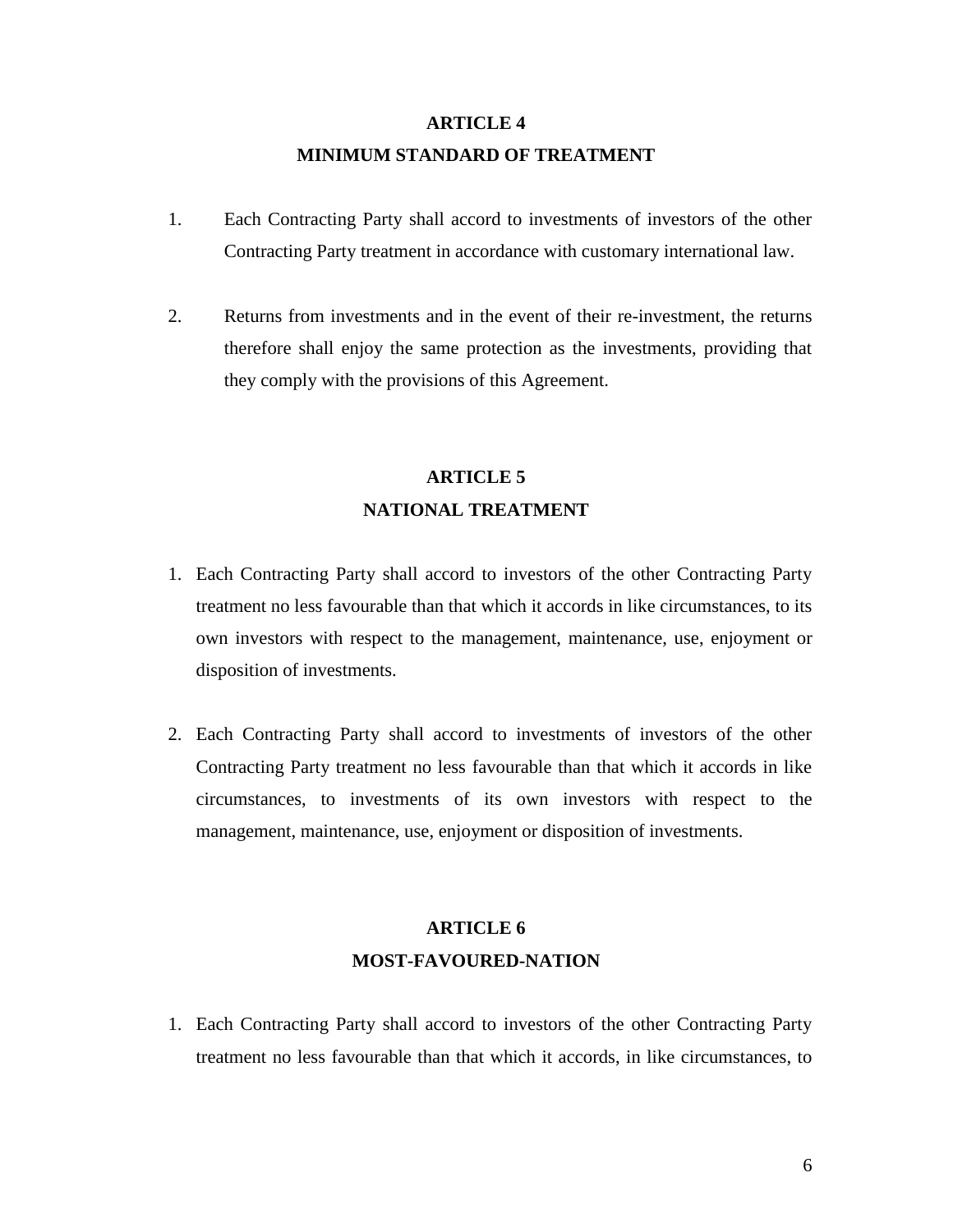investors of any third State with respect to the management, maintenance, use enjoyment or disposition of investments.

- 2. Each Contracting Party shall accord to investments of investors of the other Contracting Party treatment no less favourable than that which it accords, in like circumstances, to investments of any third State with respect to the management, maintenance, use, enjoyment or disposition of investments.
- 3. The provisions of this Article shall not be construed so as to obligate a Contracting Party to extend to investors of the other Contracting Party and their investments, the benefit of any treatment, preference or privilege resulting from:
	- a) a free trade area, customs union, common market or any similar international agreement existing or future, to which either of the Contracting Parties is or becomes a party, and under those agreements on investment which the Contracting Party is a party, and have been signed or are in force before the entry into force of this Agreement; and
	- b) any international agreement or arrangement or any domestic legislation relating wholly or mainly to taxation.

### **ARTICLE 7 COMPENSATION FOR LOSSES**

Investors of either Contracting Party who suffer losses of their investments in the territory of the other Contracting Party due to armed conflict or civil disturbances, shall be accorded a treatment no less favorable than that granted to its own investors or investors of any third State, with respect to restitution, indemnification or other form of compensation.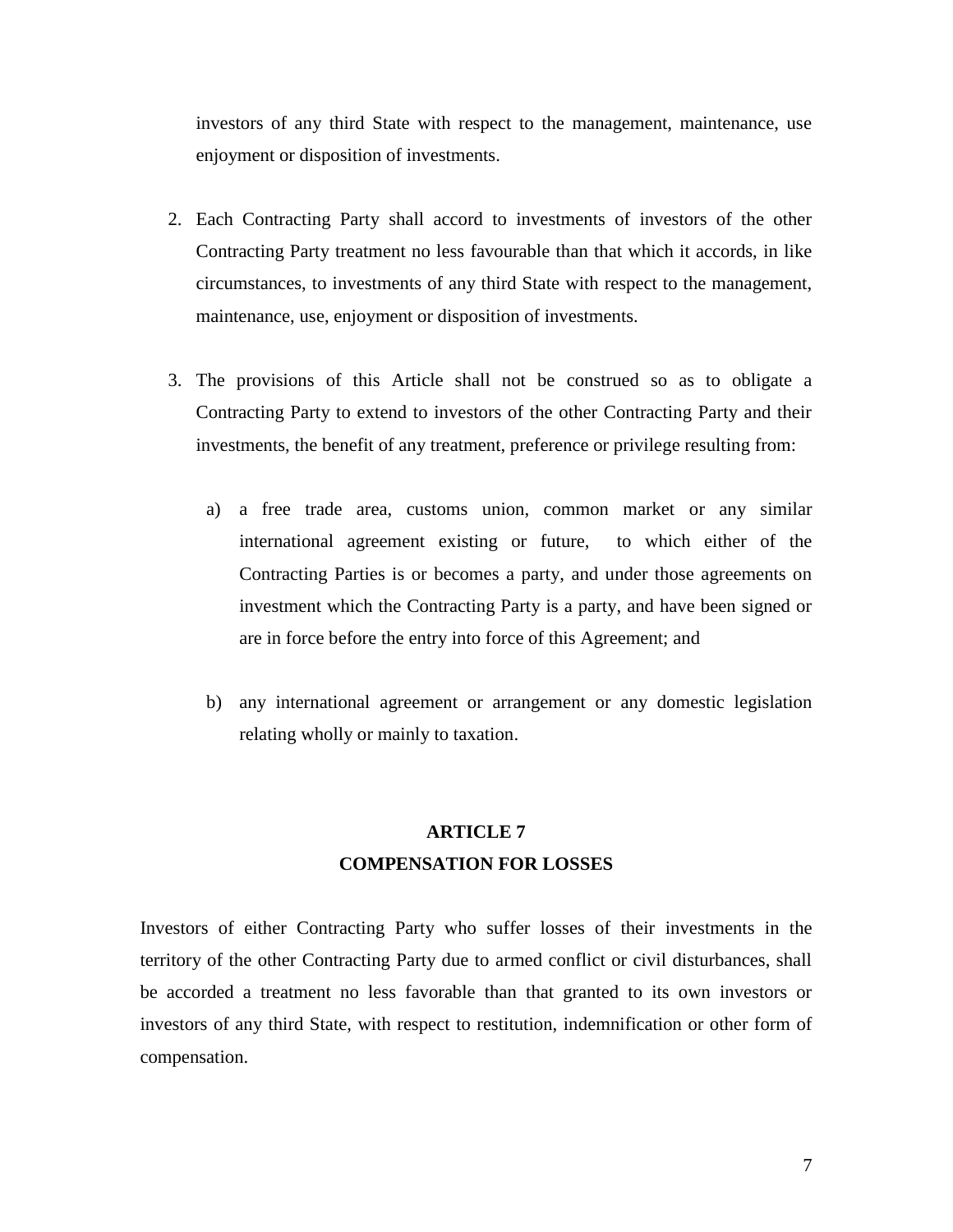### **ARTICLE 8 EXPROPRIATION**

- 1. Investments in the territory of either Contracting Party shall not be nationalized, expropriated or subject to indirect measures having an equivalent effect except in cases when such measures have been adopted for a public purpose in accordance with due process of law, on a non-discriminatory basis and accompanied by prompt, adequate and effective compensation.
- 2. The compensation shall:
	- a. be equivalent to the fair market value of the expropriated investment immediately before the expropriation or impending expropriation became public knowledge, whichever is earlier;
	- b. include interest from the date of dispossession of the expropriated property until the date of payment;
	- c. be paid without any undue delay, in a convertible currency; and
	- d. be effectively realizable and freely transferable.
- 3. The investor shall have a right to a timely review of his case by a judicial or other competent authority in accordance with the legislation of the Contracting Party in whose territory the measures are taken and the principles set out in this article.
- 4. Non-discriminatory measures of either Contracting Party that are designed and applied to protect a legitimate public welfare objective, such as health, safety, and the environment, do not constitute indirect expropriation.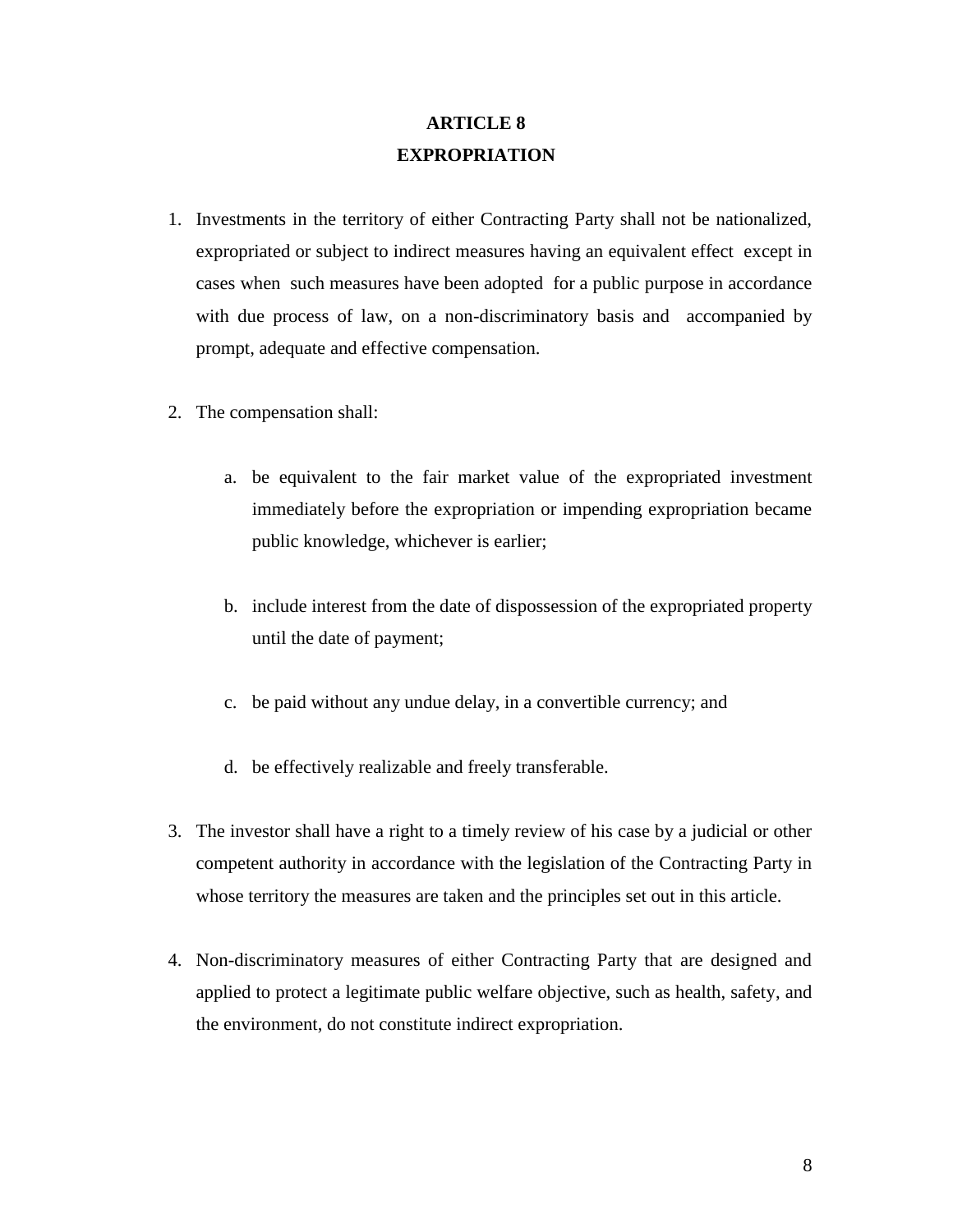### **ARTICLE 9 TRANSFERS**

- 1. Each Contracting Party shall grant to investors of the other Contracting Party the unrestricted transfer of payments related to investments and returns, and in particular, though not exclusively, of:
	- a. the capital and additional sums necessary for the maintenance and development of the investments;
	- b. funds in repayment of loans as defined in Article 1, paragraph (b) (iii);
	- c. the proceeds from a total or partial sale or liquidation of an investment;
	- d. compensation in accordance with Articles 7 and 8; and
	- e. wages and other remunerations of personnel engaged from abroad in connection with an investment.
- 2. Transfers shall be effected without undue delay in a freely convertible currency, at the market exchange rate.
- 3. Notwithstanding paragraphs 1 and 2 above, a Contracting Party may prevent a transfer through the equitable, non-discriminatory and good faith application of the legislation in the following cases:
	- i. bankruptcy, insolvency or the protection of the rights of creditors;
	- ii. issuing, trading or dealing in securities;
	- iii. penal, criminal or administrative offences;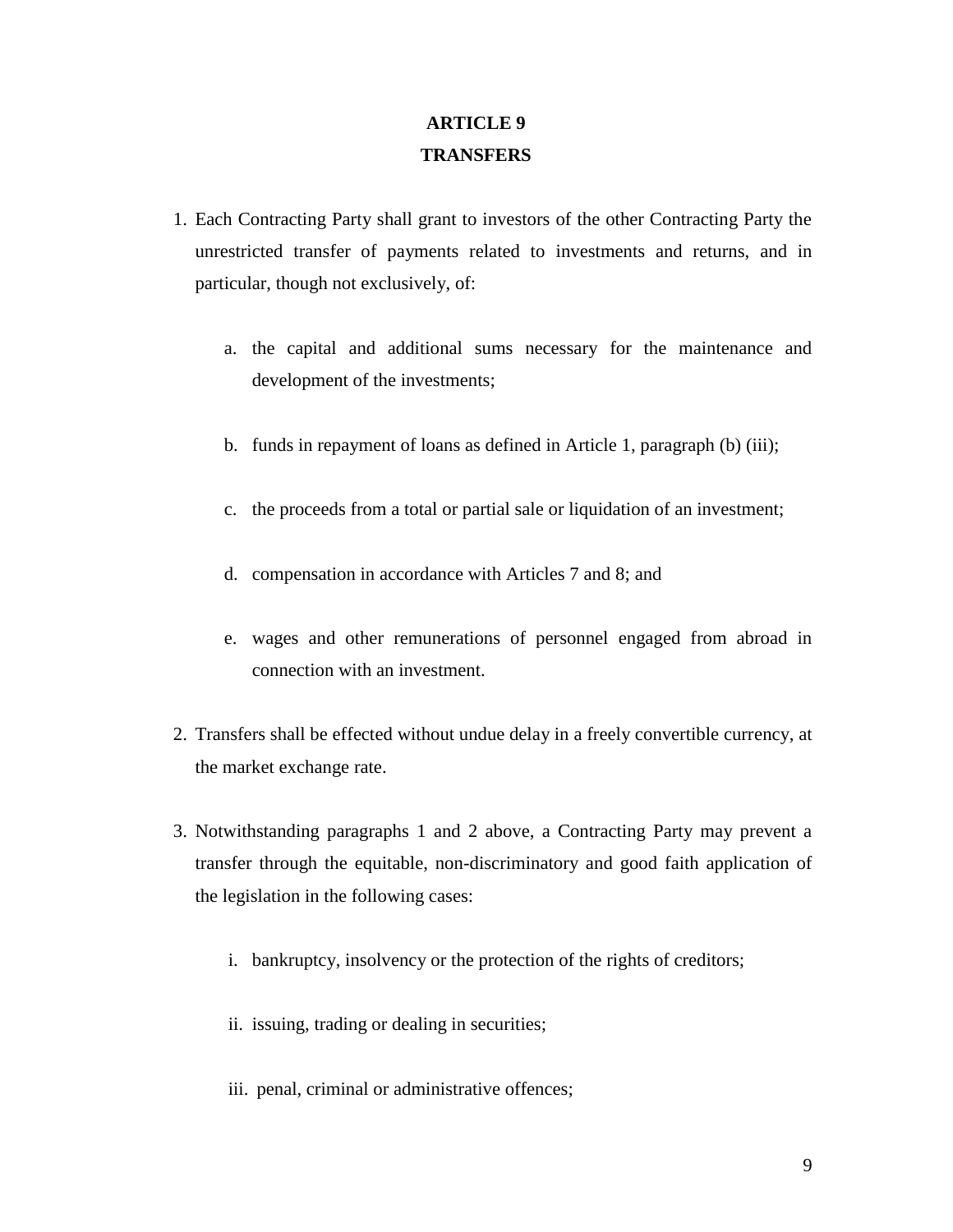- iv.financial reports or records of transfers kept when it is necessary to assist in the enforcement of law or financial regulatory authorities; and
- v. ensure the compliance of orders or judgments in judicial or administrative proceedings.
- 4. In the event of exceptional or serious balance of payments difficulties, a Contracting Party may limit transfers temporarily, on a fair and nondiscriminatory basis.

#### **ARTICLE 10**

# **SETTLEMENT OF DISPUTES BETWEEN ONE CONTRACTING PARTY AND AN INVESTOR OF THE OTHER CONTRACTING PARTY**

- 1. Any dispute between an investor of one Contracting Party and the other Contracting Party in relation to an investment, arising from an alleged breach of the obligations set forth in this Agreement, where the investor has incurred loss or damage by reason of, or arising out of that breach if possible, shall be settled amicably.
- 2. In order to resolve the dispute amicably, the investor shall, in writing and in detail, notify the Contracting Party of the intention to submit a claim to arbitration under the provisions of this Agreement. The notification shall include information which supports the legitimacy of the investor and the investment, and shall contain at least the following:
	- i. name and address of the investor who is a party to the dispute;
	- ii. legal and factual basis for the claim of such investor; and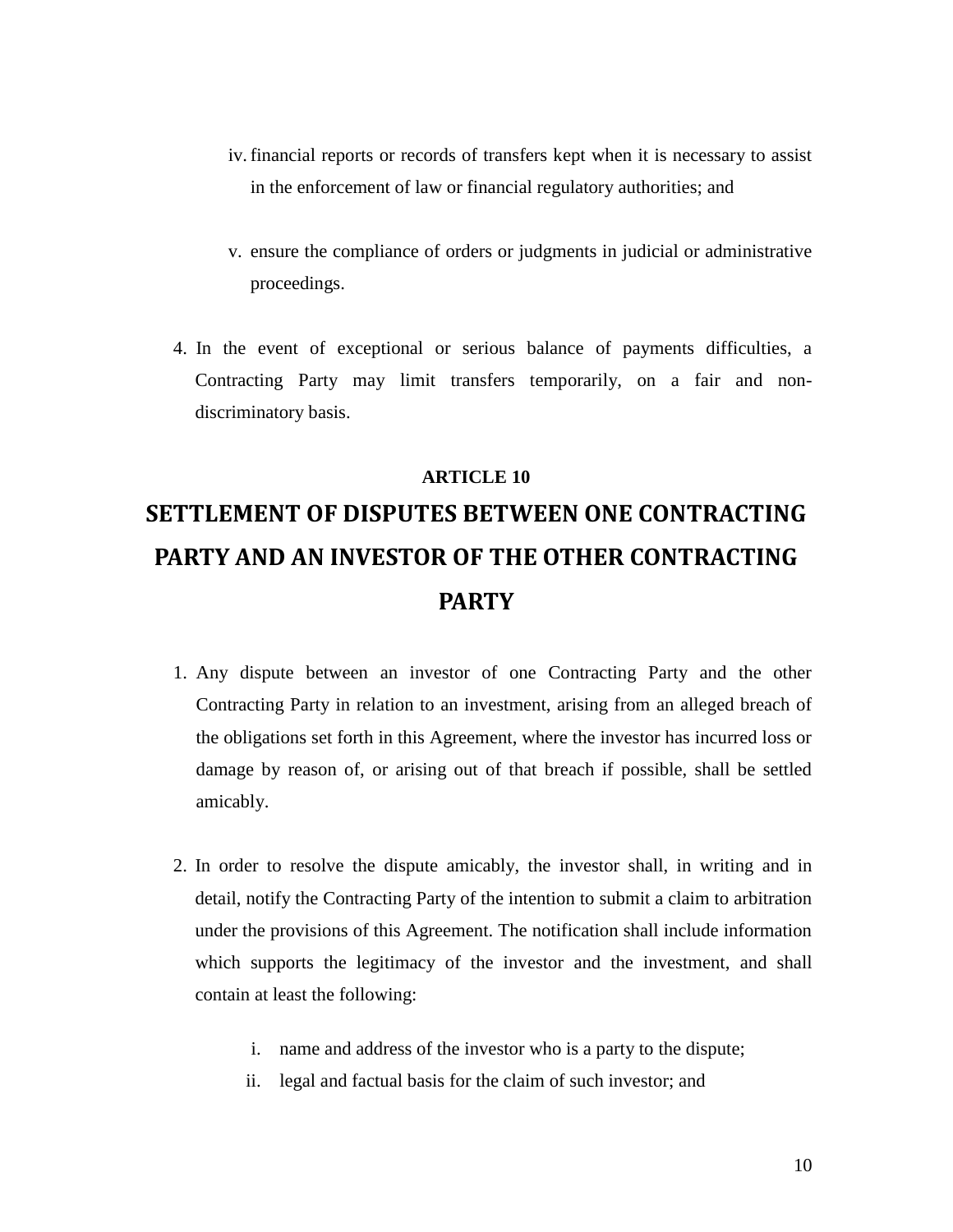- iii. relief sought by such investor.
- 3. If the dispute cannot be settled amicably within six months from the date of written notification of the intention to submit a claim to arbitration as provided in the preceding paragraph, the Contracting Parties consent to submit the dispute to international arbitration. The investor may submit the request either to:
	- a) the International Centre for Settlement of Investment Disputes (ICSID); or
	- b) the Additional Facility Rules of ICSID; or
	- c) the United Nations Commission on International Trade Law (UNCITRAL) Arbitration Rules; or
	- d) any other arbitration rules, if agreed by the disputing parties.
- 4. The choice of a mechanism for dispute resolution shall exclude any other. However, an investor may submit a claim to arbitration if he waives his right to initiate or continue any proceeding before an administrative tribunal or court in accordance with the national legislation of a Contracting Party, or other dispute settlement procedures, with respect to the measure taken by the disputing Contracting Party that is alleged to be a breach of the Agreement, except for proceedings for precautionary measures including injunctive, declaratory or other extra-ordinary relief not involving the payment of damages, before an administrative tribunal or court in accordance with the national legislation of the disputing Contracting Party.
- 5. The consent and waiver under this Article shall be given in writing in the request for arbitration.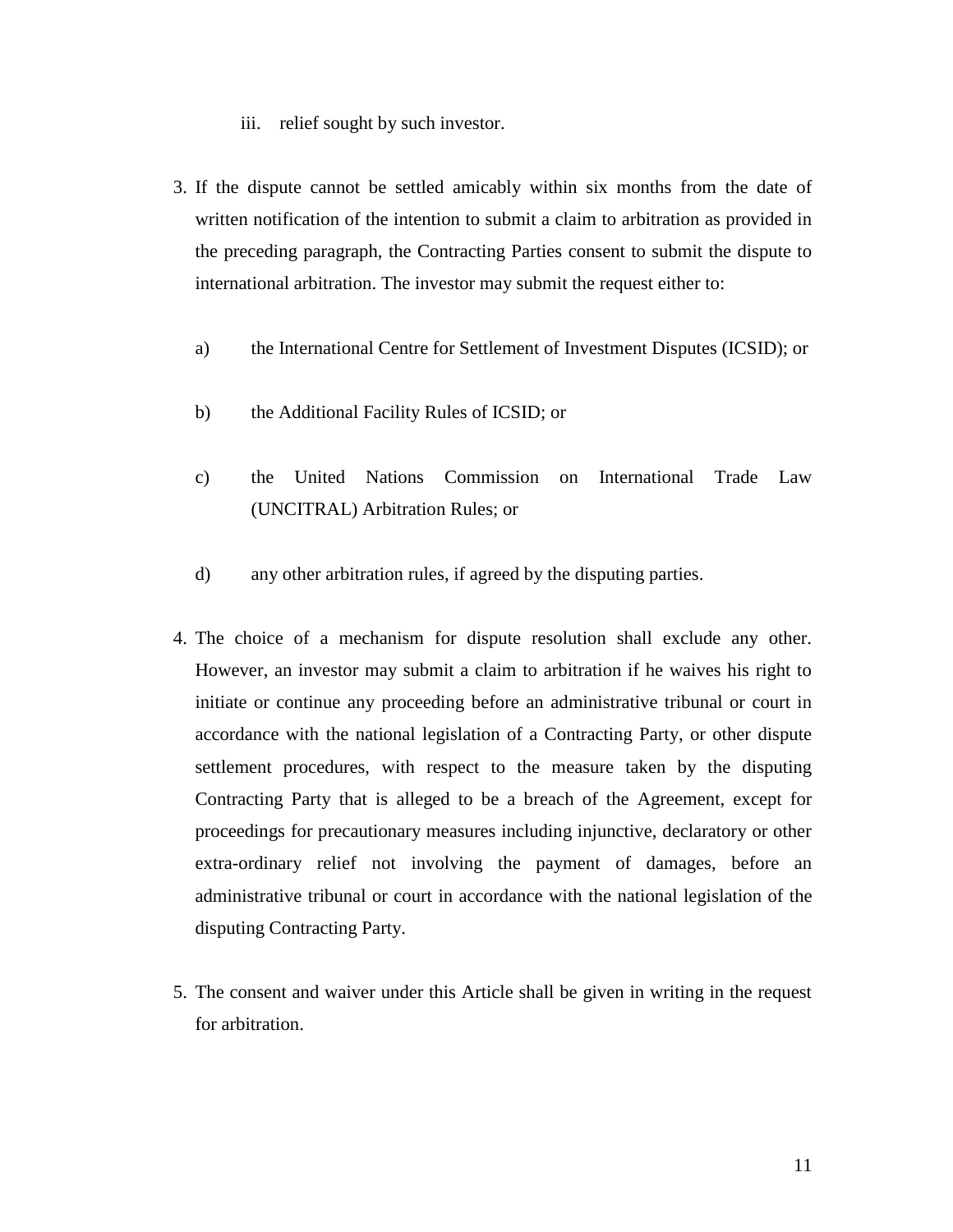6. A dispute may be submitted to arbitration if the investor has sent to the disputing Contracting Party the notification of its intention to submit its claim to arbitration as referred to in the second paragraph of this Article, provided that a period no longer than three (3) years has elapsed from the date the investor first had or should have had knowledge of the facts that caused the dispute.

### **ARTICLE 11 CONSTITUTION OF TRIBUNAL**

- 1. The tribunal shall be constituted of three arbitrators. Each disputing party shall appoint one arbitrator, the third arbitrator who shall be the president of the arbitral tribunal, shall be appointed by the disputing parties by mutual agreement. The president of the arbitral tribunal shall not be in any case a national of either Contracting Party.
- 2. Where a tribunal established under this Article has not been constituted within ninety (90) days from the date on which the claim is submitted to arbitration, the Secretary General of ICSID, upon the request of either disputing party, shall appoint, at his discretion, the arbitrator or arbitrators not yet appointed. In any case, the ICSID Secretary General prior to the appointment of the arbitrator or arbitrators not yet appointed shall consult with the disputing party.
- 3. Upon agreement by the disputing parties, any arbitration under the ICSID Additional Facility Rules or in accordance with the Arbitration Rules of UNCITRAL, shall be conducted in a state that is a party of the United Nations Convention on the Recognition and Enforcement of Foreign Arbitral Awards, done at New York on June 10, 1958 (New York Convention).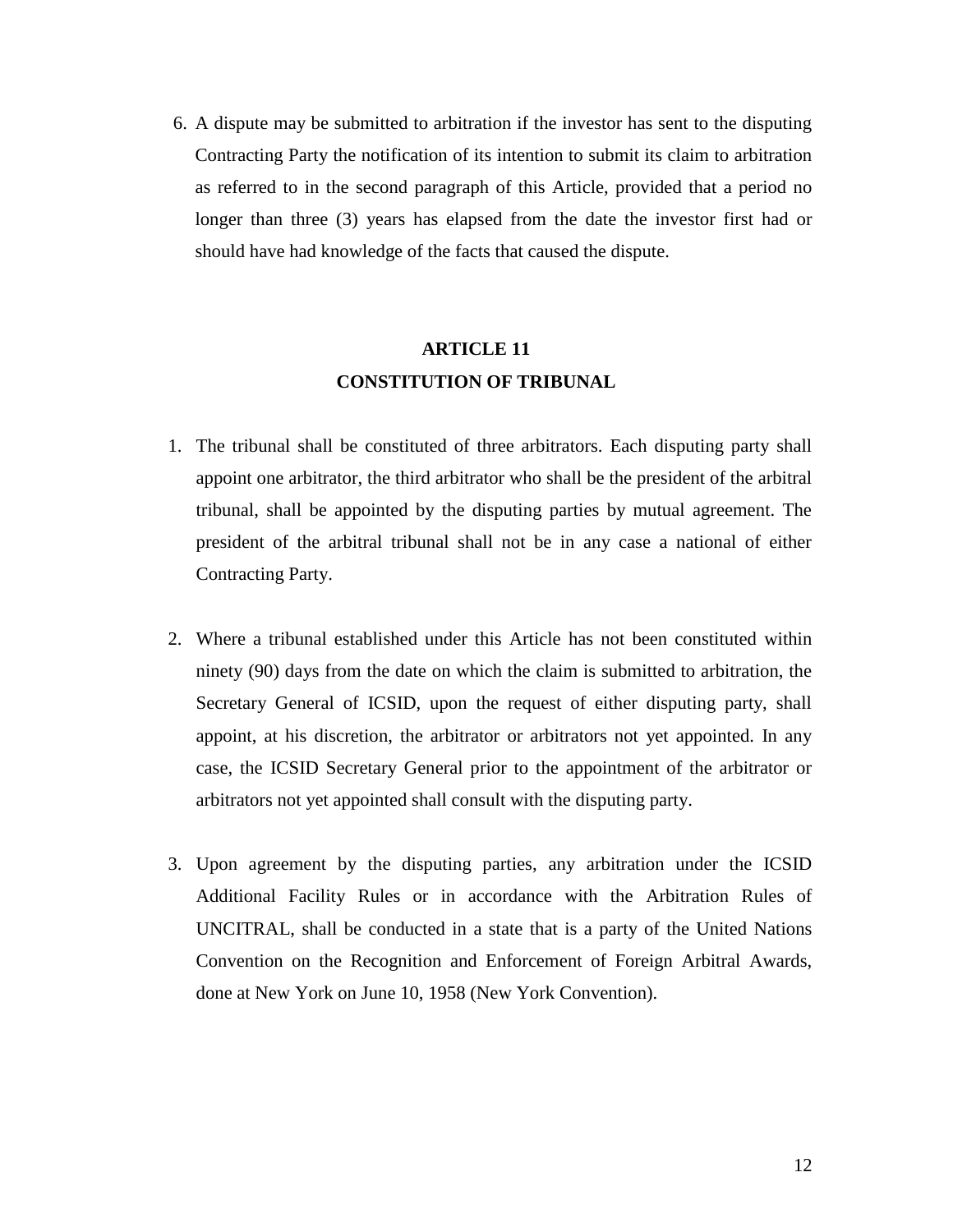- 4. Unless otherwise agreed by the disputing parties, an arbitration award that determines that the Contracting Party has breached its obligations under this Agreement may only order, one or both of the following measures:
	- (a) payment of a monetary compensation,
	- (b) restitution in kind, unless the Contracting Party chooses instead to pay a monetary compensation.
- 5. Any arbitration award issued under this article shall be final and binding on the parties in dispute. Each Contracting Party shall comply without delay with the provisions of any award and ensure in its territory the compliance with this award, in accordance with national legislation.

# **ARTICLE 12 APPLICABLE LAW**

The arbitral tribunal shall decide the dispute in accordance with this Agreement and the applicable principles and rules of international law.

# **ARTICLE 13 PROVISIONAL MEASURES**

An arbitral tribunal may order a provisional measure of protection to preserve the rights of a disputing party or to ensure that the jurisdiction of the arbitral tribunal shall be fully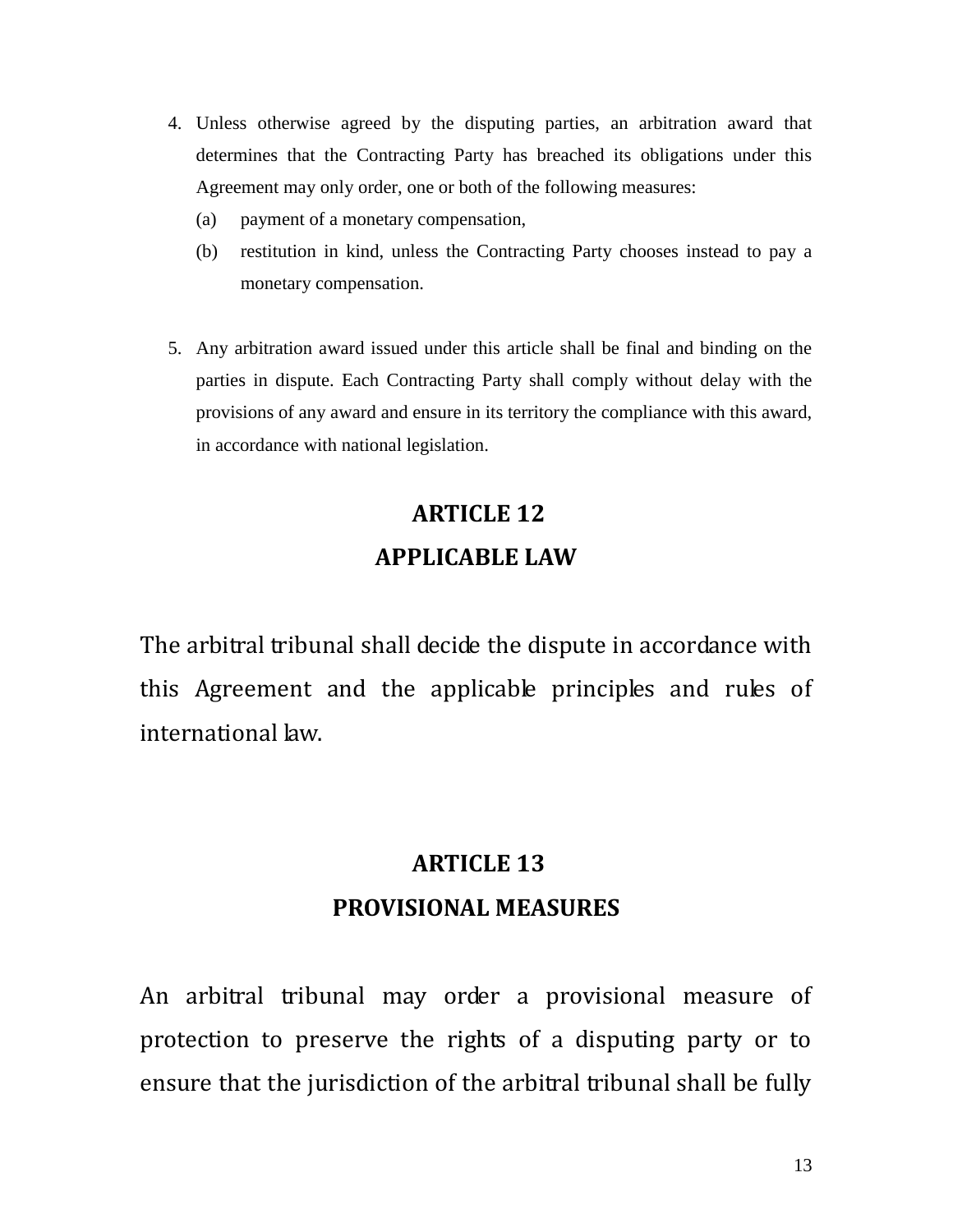effective, including an order to preserve evidence in possession or control of a disputing party or orders to protect the jurisdiction of the arbitral tribunal. An arbitral tribunal may not order attachment or enjoin the application of the measure alleged to constitute a breach referred to in Article 10.

### **ARTICLE 14**

# **SETTLEMENT OF DISPUTES BETWEEN THE CONTRACTING PARTIES**

- 1. Disputes between the Contracting Parties concerning the interpretation or application of this Agreement should, if possible, be settled by negotiations through diplomatic channels.
- 2. If the dispute has not been settled within a period of six (6) months from the date such negotiations were requested in writing by either Contracting Party, the matter may be submitted at the request of either Contracting Party to an Arbitral Tribunal.
- 3. Such an Arbitral Tribunal shall be constituted ad hoc as follows: each Contracting Party shall appoint one member, and these two members shall then select a national of a third State, who on approval of the two Contracting Parties shall be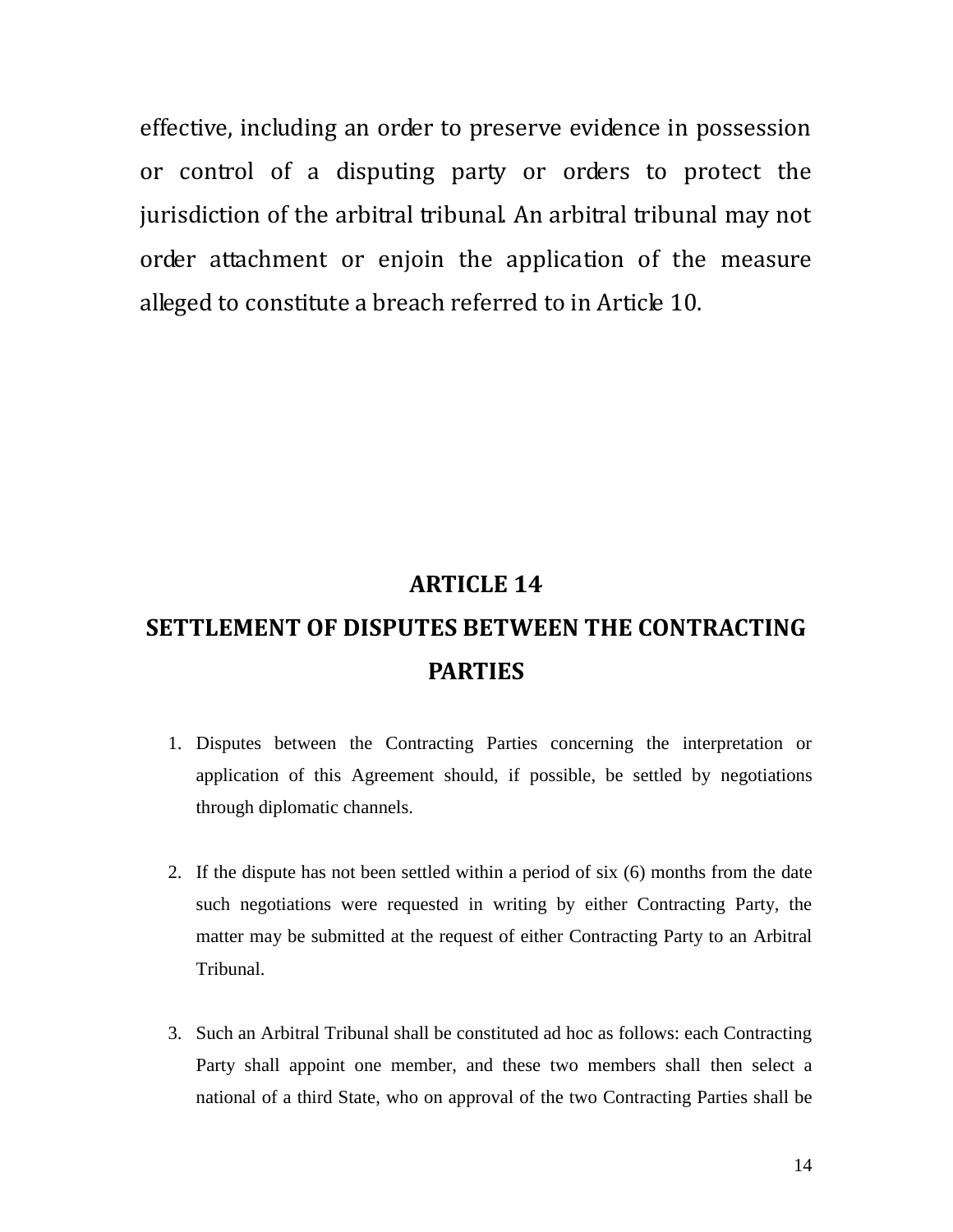appointed as Chairman of the tribunal. Such members shall be appointed within two (2) months, and such Chairman within four (4) months from the date on which either Contracting Party has notified the other Contracting Party that it intends to submit the dispute to an Arbitration Tribunal.

- 4. If within the periods specified in paragraph 3 above the necessary appointments have not been made, either Contracting Party shall, in the absence of any other arrangement, invite the President of the International Court of Justice to make the necessary appointments. If the President is a national of either Contracting Party or if he is otherwise prevented from discharging the said function, the Vice-President shall be invited to make the necessary appointments. If the Vice-President is a national of either Contracting Party or if he, too, is prevented from discharging the said function, the member of the Court next in seniority who is not a national of either Contracting Party shall be invited to make the necessary appointments.
- 5. The arbitral tribunal shall reach its decision by majority vote and such decision shall be final and binding for the Contracting Parties. Each Contracting Party shall bear the cost of its own member of the tribunal and of its representation in the arbitral proceeding; the cost of the Chairman and the remaining costs shall be borne in equal parts by the Contracting Parties. The Tribunal may, however, in its decision direct that a higher proportion of costs shall be borne by one of the two Contracting Parties. The Tribunal shall determine its own procedure.

### **ARTICLE 15 SUBROGATION**

If one Contracting Party or its designated agency, as a result of a guarantee against a noncommercial risk given by either for an investment made in the territory of the other Contracting Party, makes payments to its own investors, the first mentioned Contracting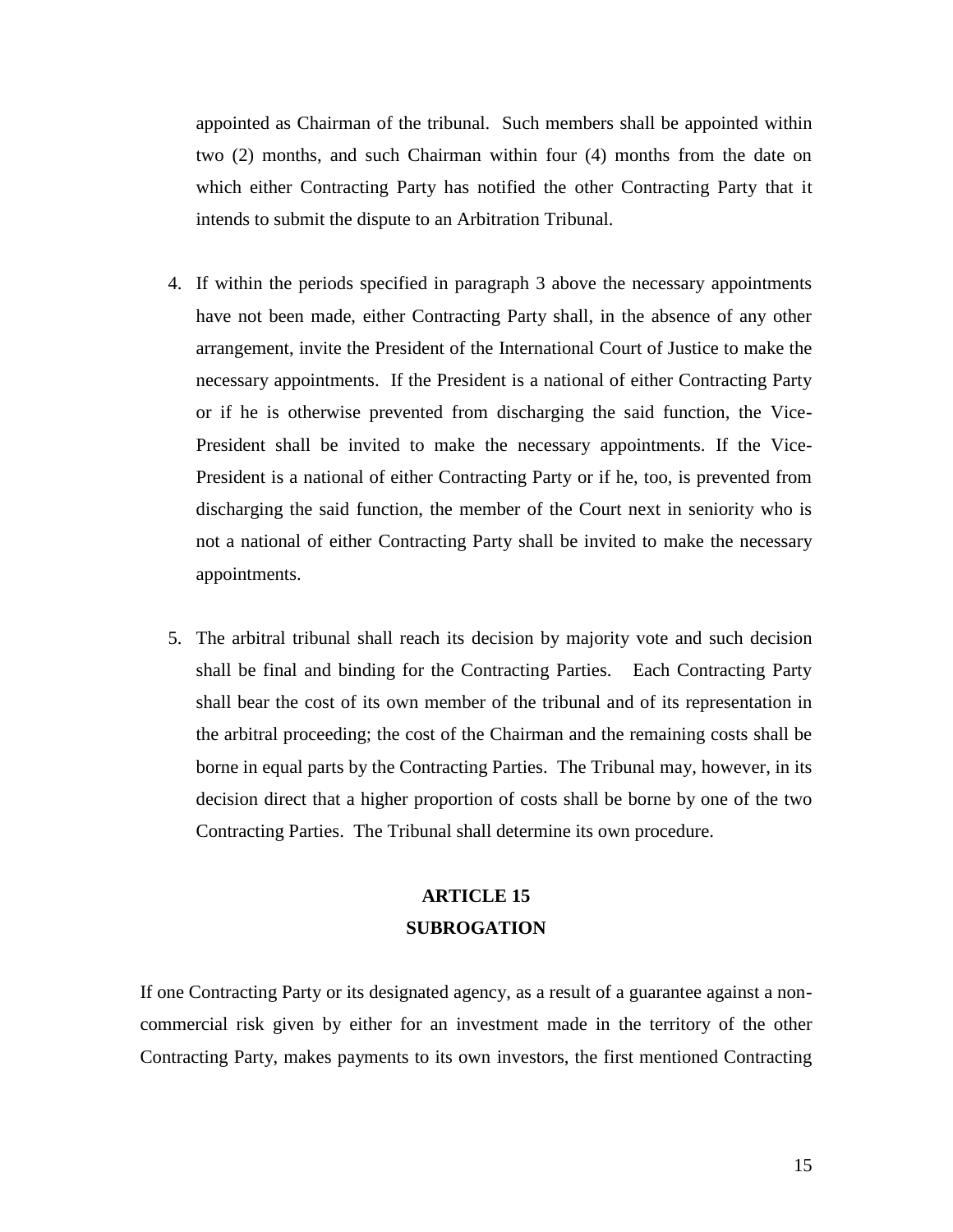Party has in this case full rights of subrogation with regard to the rights and actions of the investor.

### **ARTICLE 16 ENVIRONMENTAL MEASURES**

A Contracting Party shall not waive or otherwise derogate from, or offer to waive or otherwise derogate from, domestic environmental legislation as an encouragement for the establishment, acquisition, expansion or retention in its territory of an investment. If a Contracting Party considers that the other Contracting Party has offered such an encouragement, it may request consultations with the other Contracting Party and the two Contracting Parties shall consult with a view to avoiding any such encouragement.

### **ARTICLE 17 GENERAL PROVISIONS**

In accordance with their respective laws and regulations, each Contracting Party shall endeavour to:

1. ensure that as far as possible, all information relevant to investment is made publicly available to investors;

2. uphold anticorruption practices in accordance with the United Nations Convention Against Corruption, done at New York, October 31, 2003; and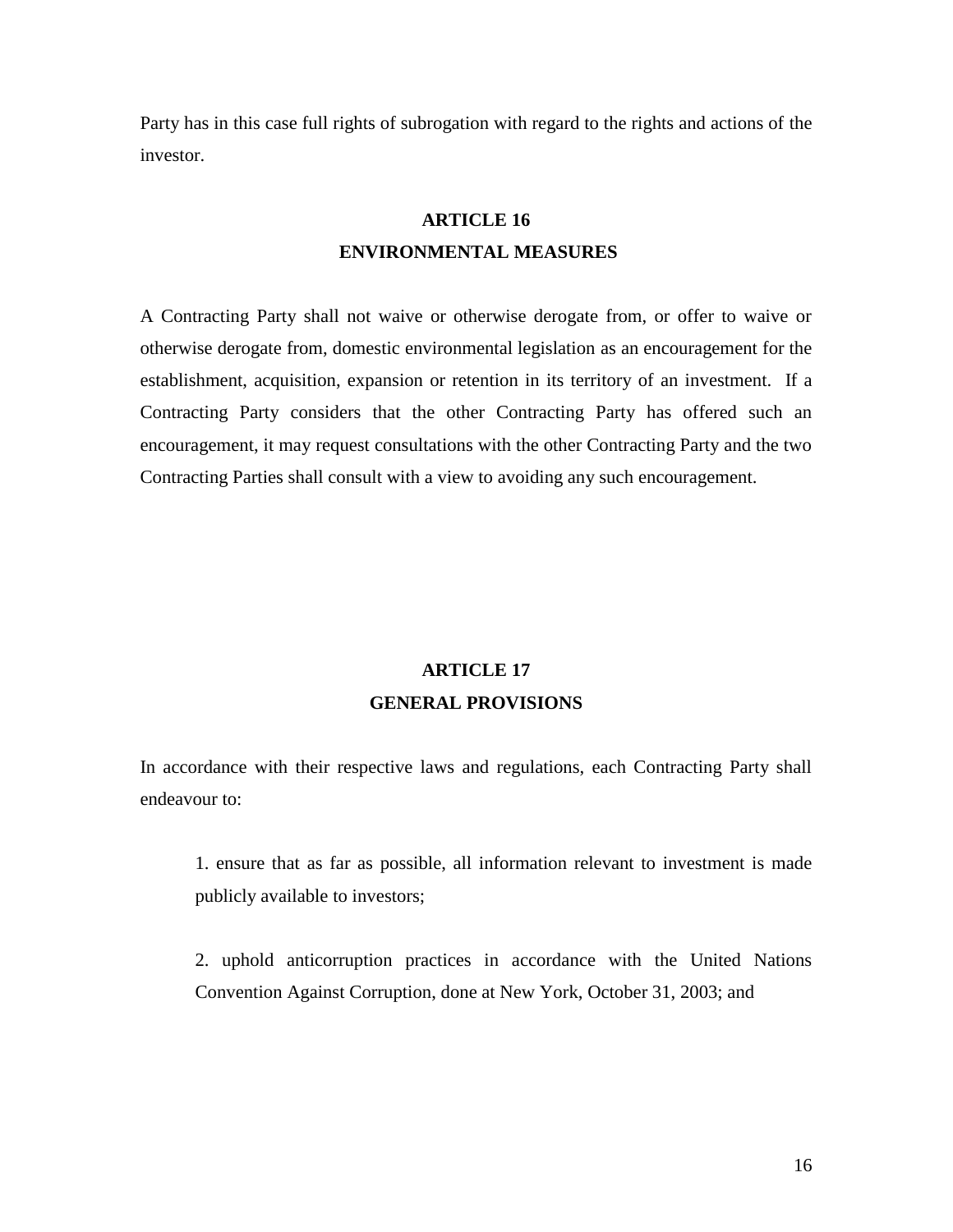3. act in accordance with core labour standards, as declared by the International Labour Organization Declaration on Fundamental Principles and Rights at Work, 1998.

The provisions of this Article shall not be subject to the Mechanism for the Settlement of Disputes between an Investor of one Contracting Party and the other Contracting Party to the Mechanism for the Settlement of Disputes between the Contracting Parties established in Articles Ten (10) and Fourteen (14) respectively of this Agreement.

### **ARTICLE 18**

#### **AMENDMENT**

This Agreement may be amended by mutual consent, and the agreed amendments shall enter into force on the date on which the Contracting Parties, through an exchange of diplomatic notes, inform each other that they have completed the formalities required under their national laws.

#### *ARTICLE 19*

#### *ENTRY INTO FORCE, DURATION AND TERMINATION*

- 1. Each Contracting Party shall notify the other in writing of the completion of the constitutional formalities required in its territory for the entry into force of this Agreement. The Agreement shall enter into force thirty (30) days after the date of the latter of the two notifications.
- 2. This Agreement shall remain in force for a period of ten (10) years. Thereafter it shall continue in force until the expiration of twelve (12) months from the date on which either Contracting Party shall have given written notice of termination through diplomatic channels to the other Contracting Party.